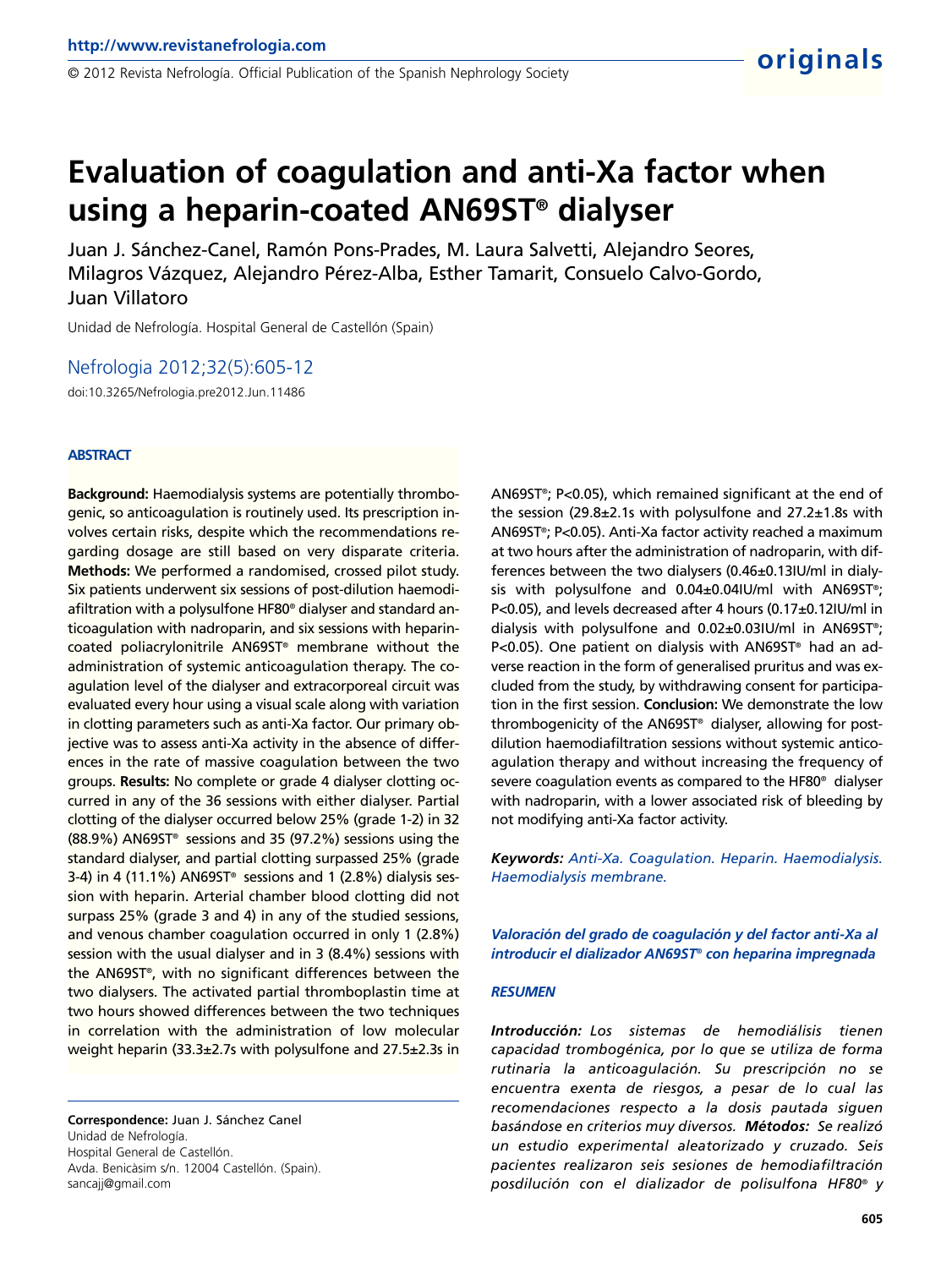# **originals**

*anticoagulación habitual con nadroparina, y seis sesiones con el dializador AN69ST® de poliacrilonitrilo con una cubierta de heparina sin el uso de anticoagulación sistémica. Evaluamos cada hora el grado de coagulación del dializador y del circuito extracorpóreo mediante una escala visual y las variaciones en los parámetros de coagulación, entre los que se incluyó el factor anti-Xa. Nuestro objetivo primario fue valorar las variaciones en la actividad del factor anti-Xa en ausencia de diferencias en la tasa de coagulación masiva entre los dos grupos. Resultados: No se coaguló el dializador de forma completa o grado 4 en ninguna de las 36 sesiones realizadas con cada dializador. Se produjo una coagulación parcial del dializador inferior del 25% (grado 1- 2) en 32 (88,9%) sesiones con AN69ST® y 35 (97,2%) con el dializador habitual, y superior del 25% (grado 3-4) en 4 (11,1%) sesiones con AN69ST® y en 1 (2,8%) sesión con el dializador con heparina. La coagulación del atrapaburbujas arterial no fue superior al 25% (grados 3 y 4) en ninguna de las sesiones estudiadas, y la cámara venosa en sólo 1 (2,8%) sesión con el dializador habitual y 3 (8,4%) con AN69ST® sin diferencias entre los dos dializadores. El valor del tiempo de tromboplastina parcial activada presentó diferencias a las dos horas entre ambas técnicas, relacionadas con la administración de la heparina de bajo peso molecular (33,3 ± 2,7 s con polisulfona y 27,5 ± 2,3 s en AN69ST® , p < 0,05), que continuaron siendo significativas al finalizar la sesión (29,8 ± 2,1 s con polisulfona y 27,2 ± 1,8 s con AN69ST® , p < 0,05). La actividad del factor anti-Xa fue máxima dos horas después de la administración de nadroparina, con diferencias entre ambos dializadores (0,46 ± 0,13 UI/ml en diálisis con polisulfona y 0,04 ± 0,04 UI/ml con AN69ST® , p < 0,005), para ir descendiendo en la determinación de las 4 horas (0,17 ± 0,12 UI/ml en diálisis con polisulfona y 0,02 ± 0,03 UI/ml en AN69ST® , p < 0,05). Un paciente fue excluido del estudio al presentar una reacción adversa caracterizada por prurito generalizado con el dializador AN69ST® , motivo por el que retiró en la primera sesión el consentimiento. Conclusión: Demostramos la baja trombogenicidad del dializador AN69ST® de forma que permite realizar sesiones de hemodiafiltración posdilución sin necesidad de anticoagulación sistémica, y sin aumentar la frecuencia de eventos de coagulación grave en comparación con el dializador HF80® junto a nadroparina y con menor riesgo de sangrado al no modificar la actividad del factor anti-Xa.*

*Palabras clave: Factor anti-Xa. Coagulación. Heparina. Hemodiálisis. Membrana de hemodiálisis.*

#### **INTRODUCTION**

Haemodialysis (HD) systems increase biocompatibility, but we have yet to be able to produce laminar flow which completely avoids system coagulation. The needles, lines,

chambers, and membranes of the dialyser have a thrombogenic capacity, which necessitates anticoagulants in order to maintain the patency of the extracorporeal circuit.

During dialysis sessions in which anticoagulants are not administered, 5% of cases produce a notable coagulation of the dialyser,<sup>1</sup> which translates into a loss of 150ml of blood occupying the lines and dialyser. For this reason, anticoagulation treatment is administered routinely in patients with no risk of haemorrhage, although substantial disparity exists regarding the criteria used for prescribing it.

Traditionally, unfractionated sodium heparin has been used for this purpose. The anti-coagulation properties of this compound are based on the conformational change of antithrombin III and the inactivation of coagulation factors, above all Xa. The effects of administering sodium heparin are immediate, with a half-life of 30 minutes to 2 hours. It is generally administered in boluses, a continuous drip, or through regional heparinisation, and is associated with secondary side effects such as haemorrhage due to excess doses, thrombocytopenia mediated by IgG-heparin immunocomplexes, and thrombocytopenia-associated thrombosis. Other undesirable effects that can appear include hypersensitivity, cutaneous necrosis, and osteoporosis.<sup>2</sup>

Low-molecular weight heparin (LMWH) provides an alternative for anticoagulation therapy. This drug is obtained by degrading the original heparin molecule into fractions of 4-6kDa. LMWH is used for its lower associated risk of bleeding, since it does not produce an anti-thrombin response. However, it does inhibit Xa, XIIa, and kallikrein, without producing any effect on thrombin, IX, or XI. The half-life of LMWH is longer than normal heparin, which allows for a single dose administered at the start of dialysis that is expressed in anti-Xa units. Although this drug is more expensive, it has fewer secondary side effects on platelet aggregation and thus produces fewer issues with bleeding. The European Best Practice guidelines recommend LMWH as the anticoagulant of choice for dialysis.<sup>3</sup>

Several different factors can increase the tendency of the circuit for coagulation, such as low blood flow, elevated haematocrit, and high rate of ultrafiltration; in addition, technical errors are an important cause of system coagulations. Isolated clots normally form during HD sessions using routine heparinisation. During the HD session, we can visually monitor signs of coagulation in the dialyser and circuit, such that, depending on the overall aspect of the fibres, we can adjust the anticoagulation dose for the following dialysis session. Laboratory analyses can also aid in assessing the coagulation state of the patient, but not of the circuit. We can measure the number of platelets and bleeding time, which serve to assess primary haemostasis and platelet function. Activated partial thromboplastin time (APTT) measures intrinsic coagulation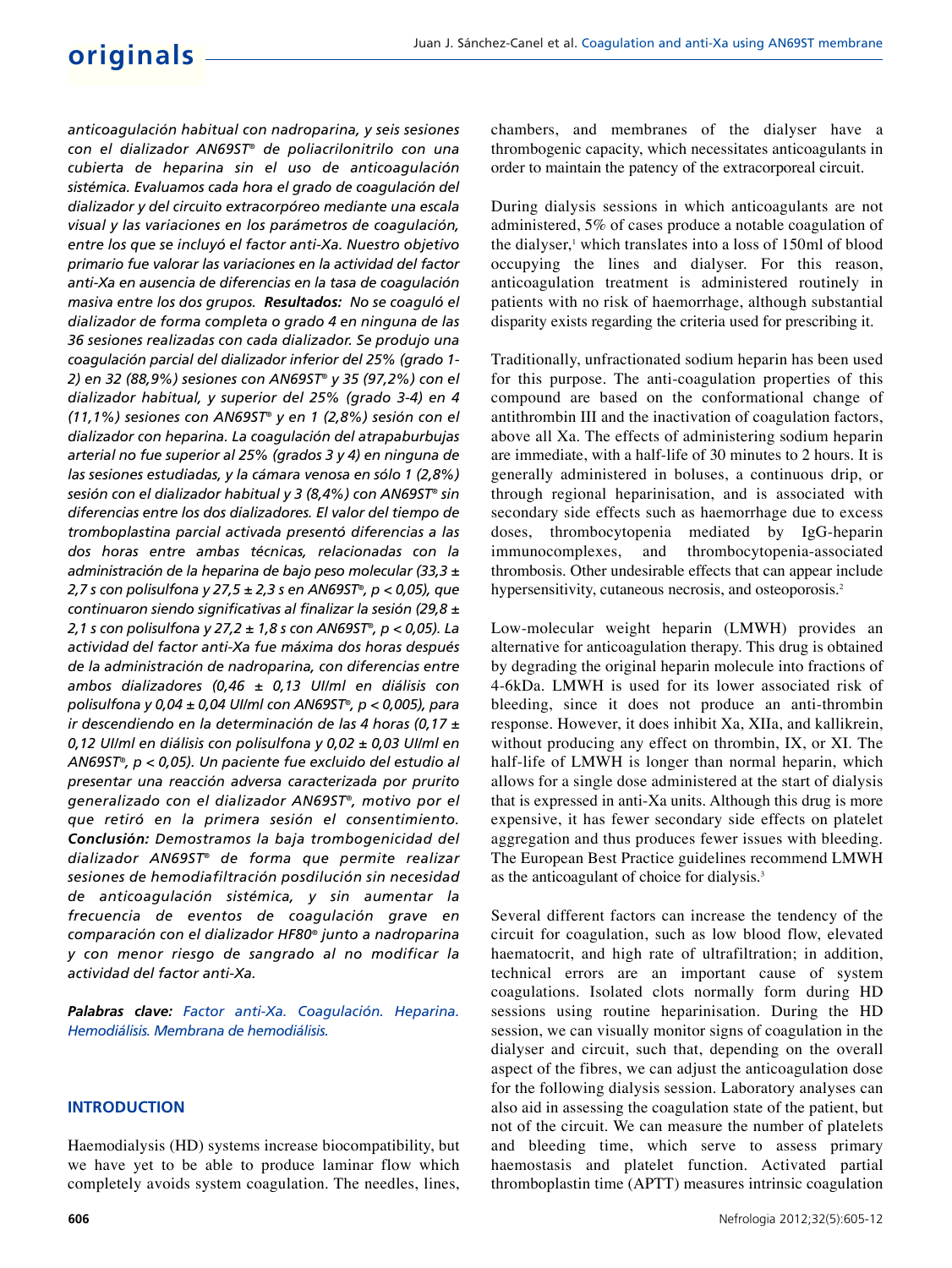activity and facilitates an effective control of unfractionated heparin levels. Finally, activated anti-Xa factor is a more sensitive test that allows for controlling coagulation during the use of LMWH.<sup>4</sup>

In the majority of HD units, these measurements are not normally made. The recommendations regarding dosage are based on body weight, comorbidities, bleeding, and type of HD.<sup>5,6</sup> In patients with a high risk of haemorrhage, it is preferable to use HD without anticoagulation therapy, although the use of polyacrylonitrile dialysers with heparin coating is currently being introduced as an alternative method. The AN69ST® membrane design incorporates a polyethylenimine polymer that neutralises polyanionic groups, conferring the capacity for fixing heparin to the surface of the membrane through electric potentials. The AN69ST® membrane with heparinisation during the predialysis cleaning phase has low thrombogenicity and does not require saline solution flushes during its use on heparinfree HD. These haemocompatibility results show that the use of this type of membrane is safe and does not increase the risk of massive coagulation for the dialyser and extracorporeal circuit.<sup>7-10</sup>

We designed a study in patients on a haemodiafiltration (HDF) programme using AN69ST® dialysers without systemic anticoagulation therapy, with the goal of evaluating the variation in patient coagulation parameters, including anti-Xa factor levels; we evaluated the level of coagulation in the dialyser and extracorporeal circuit every hour using a visual scale. Our primary objective was to determine whether differences existed in anti-Xa levels in the absence of differences in terms of massive coagulation between the two groups.

#### **MATERIAL AND METHOD**

We carried out an experimental, randomised, crossed study including six patients with stage-5 chronic kidney disease on a periodic HD programme for at least six months before. We performed six consecutive sessions of post-dilution HDF using a high-permeability HF80® polyethersulfone filter (1.89m<sup>2</sup> ) and anticoagulation using standard doses of intravenous nadroparin. In addition, six sessions were administered using AN69ST® dialysers using heparin-coated polyacrylonitrile membranes (2.2m<sup>2</sup> ) without systemic anticoagulation therapy.

Patients and the order of treatment sessions were randomised. All patients signed an informed consent. The study was approved by the healthcare bioethics committee of the Castellon General Hospital.

Patients were selected based on the following inclusion criteria: age >18 years, with haemodynamic stability and a life expectancy longer than the predicted duration of the study. Each patient received dialysis treatment three times per week, and had serum albumin levels >3g/dl and haematocrit >30%. We also established the following exclusion criteria: active systemic infectious or inflammatory disease, uncured cancer, haemostasis disorders, or oral anticoagulant treatment at the time of the study. No patients were allowed to receive blood or blood derivative transfusions during the week prior to the study, during the study, or one week afterwards.

We included patients with native arteriovenous fistulas or prosthetic fistulas. We also attempted to minimise the differences in blood flow rates in each patient between types of HD. During the study period, neither the duration of HD sessions nor the type of solution used was modified, and the same conventional post-dilution or on-line HDF was used with programmed convection rates. We used the same dialyser during each period and the same anticoagulation dose during the normal dialyser period.

Prior to starting each dialysis session, the extracorporeal circuit was purged with 2l heparinised solution at 5000IU/l. Every hour, 100ml of saline solution was infused in order to observe the coagulation level of the dialyser and bubble trap.

On the sixth session, in each of the periods, we determined haemogram values in order to evaluate platelet count and haemostasis: prothrombin time, Quick index, APTT, and fibrinogen, and we also measured anti-Xa factor levels. The laboratory analyses were collected at the start of HD, after 2 hours, after ending the session, and prior to the following dialysis session or 44 hours later. We also measured plasma concentrations of urea, creatinine, glucose, sodium, potassium, calcium, phosphorous, total protein, albumin, uric acid, and Creactive protein at the start of HD and at the end of each session.

The dosage for dialysis sessions was measured using the following formulas:

Kt/V second generation Daugirdas: Kt/V =  $-Ln$  ([C2/C1]  $-[0.008*T]$  + (4 – 3.5 \* [C2/C1]) \* UF/final weight. Kt/V corrected for rebound:  $Kt/Vr = Kt/V$  \*  $(1 - [0.6/T]) + 0.03$ 

Samples were sent for processing to the haematology

laboratory at the Castellon General Hospital.

Samples were extracted for laboratory analyses after each session from 20-25ml of blood taken from the arterial branch after slowing the arterial pump to a flow of 50ml/min during one minute, according to the standard department protocols.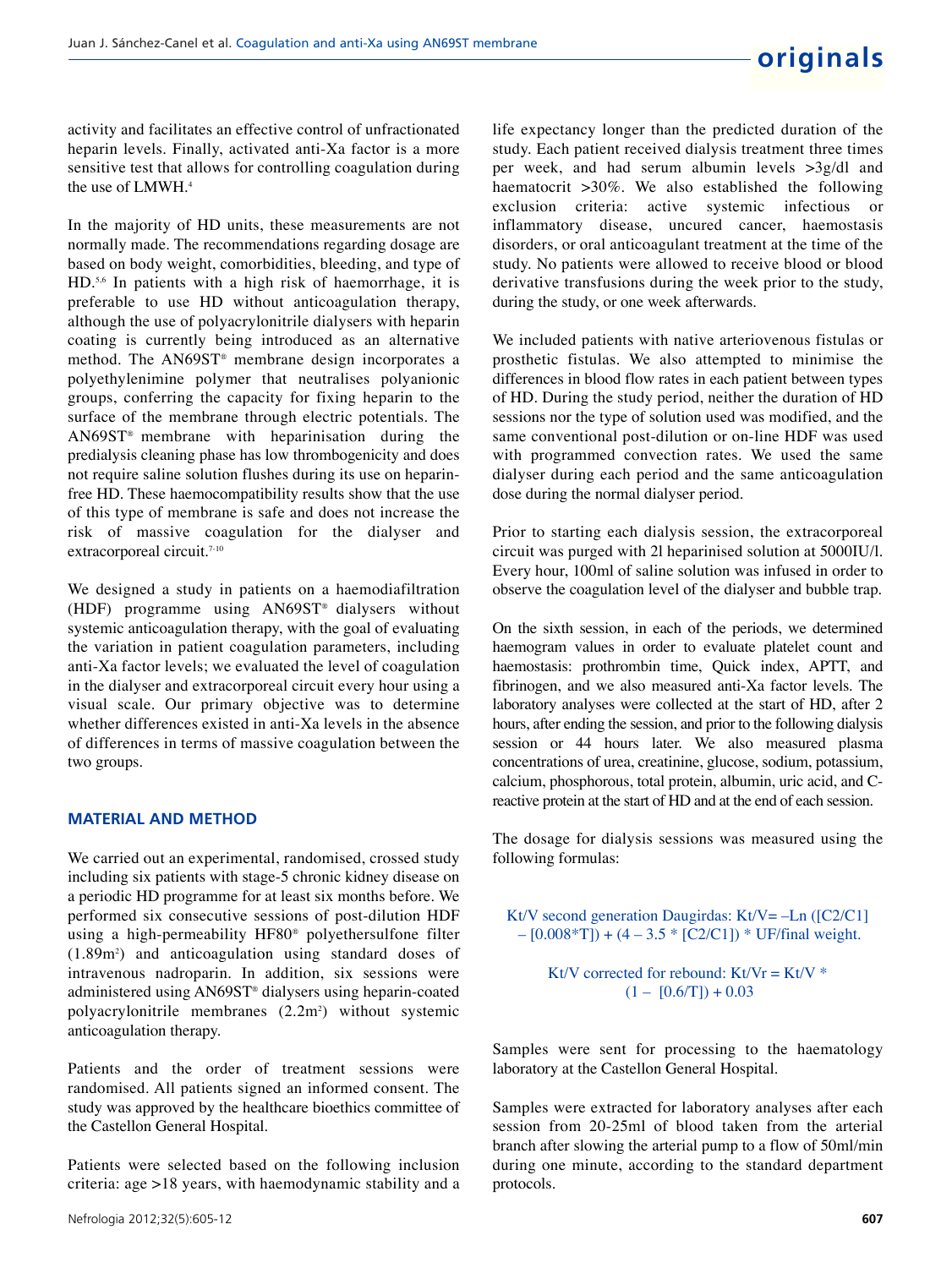We evaluated circuit coagulation every hour using a photographic visual scale with 4 different coagulation levels in the arterial and venous bubble traps:

 $1 = normal$ .

 $2 =$  fibrous ring.

 $3 =$  clot formation.

 $4 =$  system coagulated.

The dialyser was inspected every hour until the end of each dialysis session:

 $1 = normal$ .

 $2 =$  less than 25% of capillaries coagulated.

 $3 = 25-50\%$  of capillaries coagulated.

 $4 =$  dialyser completely coagulated.

## **Statistical analysis**

Prior to the study, we calculated the optimal sample size in order to achieve a statistical power of 80% and a 95% confidence interval for paired samples. The sample size was calculated by comparing the two means for anti-Xa factor obtained in studies from the medical literature.<sup>6,10</sup> We also estimated the standard deviation of the mean at 0.1, based on previous studies. We defined Epsilon, which is the minimal difference between means that is considered of practical importance, at 0.2. We estimated that 4 patients would be needed, and taking into account the possible loss of 15% of the study sample, 2 more patients were added.

The risk of moderate or severe coagulation events with systemic heparinisation was defined as 5% of sessions, with a noninferiority margin of  $10\%$ .<sup>6,11,12</sup> The unilateral α risk was 0.95. The number of sessions required (result) was 58. The possible loss of patients was estimated at 15%.

All statistical analyses were performed using SPSS software, version 11.5.

We used the Kolmogorov-Smirnov test to evaluate whether the study variables adhered to a normal distribution. For two-sample parametric variables, we used paired Student's ttests, and ANOVA tests for cases of more than two comparisons. For two-sample variables that did not adhere to a normal distribution, we used the Wilcoxon non-parametric test for paired samples, and repeated measures tests for cases of more than two comparisons. We also used  $\chi^2$  test and

Fisher´s exact test of inference for proportions in categoric variables. We evaluated the bivariate relationship using a linear regression analysis, and calculated Pearson's correlation coefficients in order to evaluate goodness of fit.

We considered a *P*-value <.05 to be statistically significant.

## **Ethical considerations**

This study was carried out in accordance with the recommendations of the Helsinki Declaration of 1964, for the orientation of performing biomedical research in human subjects.

## **RESULTS**

The demographic characteristics of the patients included in our study are described in Table 1.

We used systemic anticoagulation therapy only during sessions involving a conventional dialyser. The mean dose of nadroparin was 2500±547.7IU (38.5±8.2IU/kg).

In our study, we did not observe differences in the distribution of coagulation levels between the two types of dialysers. No cases of complete or level 4 coagulation (>50% of the fibres in the dialyser coagulated) were observed in any of the 36 sessions using a conventional

| Table 1. Demographic characteristics of the study<br>population |                  |  |  |
|-----------------------------------------------------------------|------------------|--|--|
|                                                                 |                  |  |  |
| Patients                                                        | 6                |  |  |
| Age (years)                                                     | $67.7 \pm 16.7$  |  |  |
| Sex (males/females)                                             | 4/2 (66.6/33.3%) |  |  |
| Aetiology of renal failure                                      |                  |  |  |
| Glomerulonephritis                                              | 3                |  |  |
| Nephroangiosclerosis                                            | 1                |  |  |
| Interstitial nephropathy                                        | 1                |  |  |
| Adult polycystic kidney disease                                 | 1                |  |  |
| Median time on dialysis (months)                                | 61.5 (17-120)    |  |  |
| Weight                                                          | $65.3 \pm 6.8$   |  |  |
| Body mass index                                                 | $24.1 \pm 3.19$  |  |  |
| Patients taking anti-platelet drugs                             | 4                |  |  |
| Erythropoietin (dose in UI)                                     | 8667±6890        |  |  |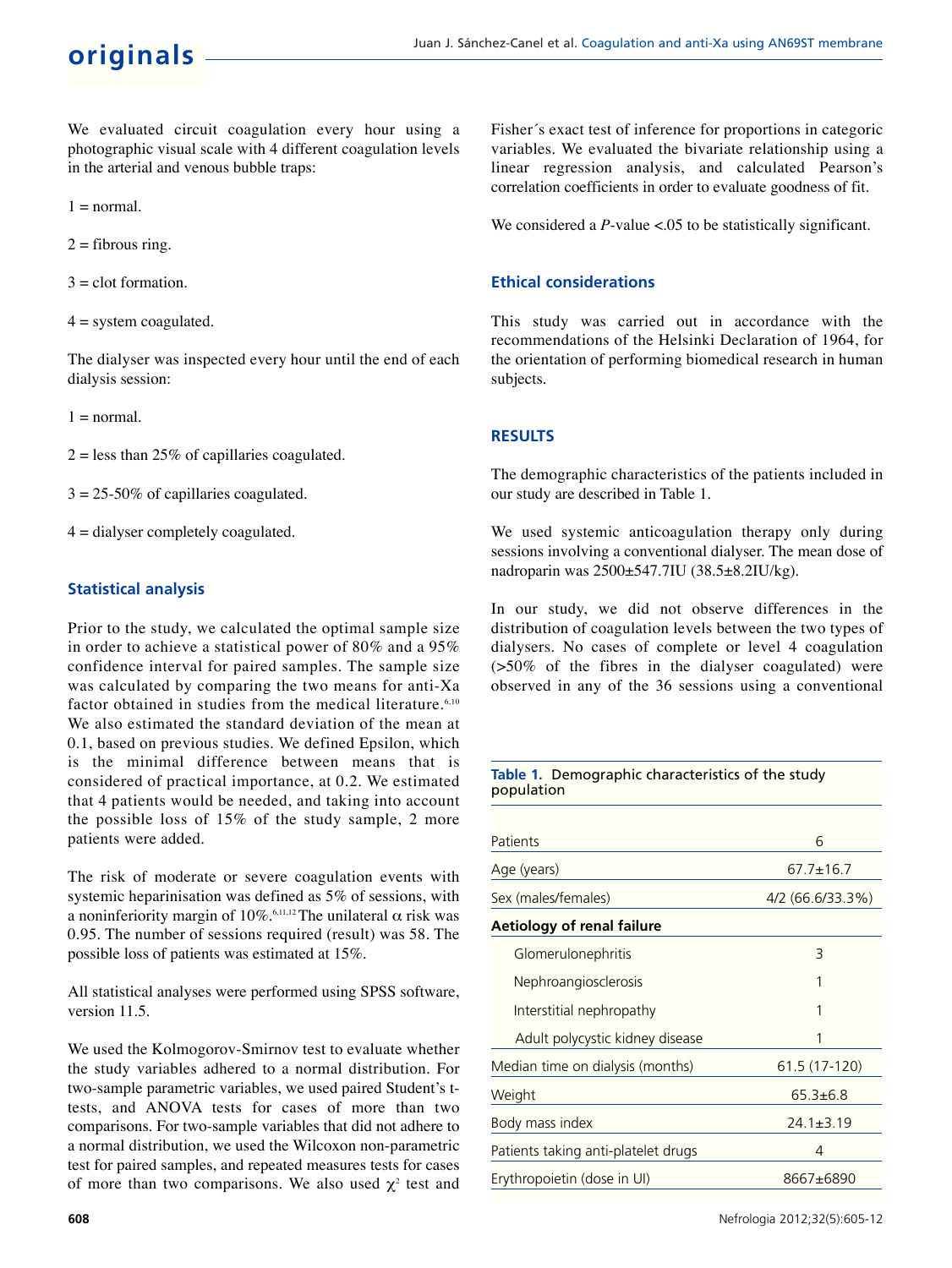dialyser or the 36 sessions involving the AN69ST® system. Partial coagulation less than 25% (level 1-2) was observed in 32 (88.9%) of sessions using the AN69ST® system, and 35 (97.2%) sessions using the conventional dialyser, and greater than  $25\%$  (level 3) in 4 (11.1%) sessions without heparin and 1 (2.8%) session with the dialyser using heparin (Table 2).

Coagulation in the arterial bubble trap did not surpass 25% (levels 3 and 4) in any of the dialysis sessions, and this value was surpassed in the venous chamber in only one (2.8%) session using the conventional dialyser and in three (8.4%) sessions using the AN69ST® . There were no significant differences between the two dialysers.

The APTT value after two hours was significantly different between the two techniques, and was correlated with the administration of LMWH (33.3±2.7s with polysulfone and 27.5±2.3s with AN69ST® ; *P*<.05), and these differences continued to be significant at the end of the session  $(29.8\pm2.1s$  with polysulfone and  $27.2\pm1.8s$  with AN69ST<sup>®</sup>; *P*<.05) (Table 3).

|                                       | <b>Normal dialyser</b>       | AN69ST®                      | P       |
|---------------------------------------|------------------------------|------------------------------|---------|
| <b>Number of HDF sessions</b>         | 36                           | 36                           | ns      |
|                                       | (24 on-line/12 conventional) | (24 on-line/12 conventional) |         |
| Duration of session                   | 245.5±22.6                   | $245.5 \pm 22.6$             | ns      |
| Infusion volume                       | $17.4 \pm 7.7$               | $17.8 \pm 7.7$               | ns      |
| Dialyser                              | HF80 <sup>®</sup>            | Evodial <sup>®</sup>         |         |
| Heparin                               | 2500±547.7                   | $\mathsf{O}\xspace$          |         |
| Heparin/weight                        | $38.5 \pm 8.2$               | $\Omega$                     |         |
| Blood flow (ml/min)                   | $372 \pm 46.6$               | 369.3±40.0                   | ns      |
| Dialysate flow                        | 780.0±27.7                   | 783.3±25.8                   | ns      |
| Programmed ultrafiltration            | 2700±335                     | 2900±237                     | ns      |
| Predialysis BP (mm Hg)                | $111 \pm 18/60 \pm 14$       | $117\pm13/59\pm13$           | ns      |
| Post-dialysis BP (mm Hg)              | $102 \pm 15 / 55 \pm 12$     | 108±16 / 55±9                | ns      |
| Number of severe cases of hypotension | 0                            | 1                            | ns      |
| Venous pressure after 4 h (mm Hg)     | 159.2                        | 163.7                        | ns      |
| <b>Circuit coagulation</b>            |                              |                              |         |
| After 3 hours                         | Level 1: 22 (61.1%)          | Level 1: 18 (50%)            | ns      |
|                                       | Level 2: 14 (38.8%)          | Level 2: 16 (44.4%)          | ns      |
|                                       | Level 3: 0                   | Level 3: 2 (5.6%)            | ns      |
|                                       | Level 4: 0                   | Level 4: 0                   | ns      |
| End of session                        | Level 1: 18 (50%)            | Level 1: 17 (47.2%)          | ns      |
|                                       | Level 2: 7 (47.2%)           | Level 2: 16 (44.4%)          | ns      |
|                                       | Level 3: 1 (2.8%)            | Level 3: 3 (8.3%)            | ns      |
|                                       | Level 4: 0                   | Level 4: 0                   | ns      |
| <b>Dialyser coagulation</b>           |                              |                              |         |
| After 3 hours                         | Level 1: 25 (69.4%)          | Level 1: 12 (33.3%)          | P < 005 |
|                                       | Level 2 10 (27.7%)           | Level 2: 22 (61.1%)          | P < .05 |
|                                       | Level 3: 1 (2.8%)            | Level 3: 2 (5.6%)            | ns      |
|                                       | Level 4: 0                   | Level 4: 0                   | ns      |
| End of session                        | Level 1: 14 (38.8%)          | Level 1: 6 (16.7%)           | P < .05 |
|                                       | Level 2: 21 (58.3%)          | Level 2: 26 (72.2%)          | ns      |
|                                       | Level 3: 1 (2.8%)            | Level 3: 4 (11.1%)           | ns      |
|                                       | Level $4:0$                  | Level $4:0$                  | ns      |

HDF: haemodiafiltration; ns: not significant; BP: blood pressure.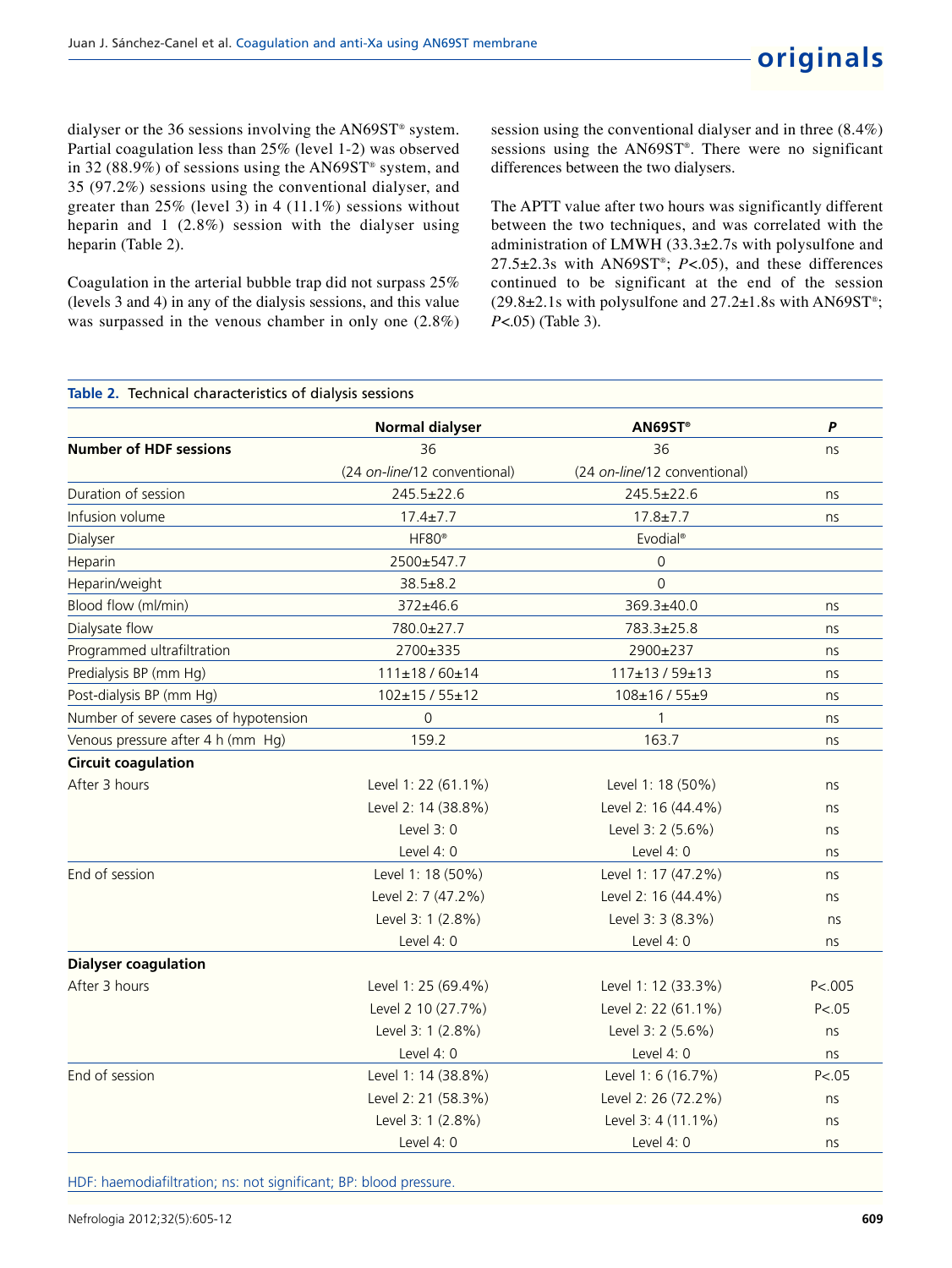| <b>Normal dialyser</b> | AN69ST <sup>®</sup> | $\boldsymbol{P}$ |
|------------------------|---------------------|------------------|
| $10.7 \pm 1.3$         | $11.0 \pm 1.6$      | ns               |
| $33.2 + 4.8$           | $34.2 \pm 5.8$      | ns               |
| 269.2±105.9            | 287.3±116.3         | ns               |
|                        |                     |                  |
| $12.0 \pm 1.7$         | $12.2 \pm 1.1$      | ns               |
| $11.8 \pm 1.8$         | $12.3 \pm 0.8$      | ns               |
| $12.4 \pm 0.5$         | $11.9 \pm 0.7$      | ns               |
|                        |                     |                  |
| $29.9 + 6.5$           | $28.8 \pm 2.6$      | ns               |
| $33.3 \pm 2.7$         | $27.5 \pm 2.3$      | P < 05           |
| $29.8 \pm 2.1$         | $27.2 \pm 1.8$      | P < .05          |
|                        |                     |                  |
| $467.5 \pm 167.0$      | $451.8 \pm 148.3$   | ns               |
| $529.8 \pm 179.6$      | $456.2 \pm 205.7$   | ns               |
| 529.5±138.6            | 570.6±203.3         | ns               |
|                        |                     |                  |
| $0.017 \pm 0.040$      | $0.042 \pm 0.065$   | ns               |
| $0.456 \pm 0.132$      | $0.040 \pm 0.039$   | P < 005          |
| $0.168 + 0.121$        | $0.018 + 0.026$     | P < .05          |
| $1.94 \pm 0.51$        | $1.97 + 0.70$       | ns               |
| $1.68 + 0.45$          | $1.71 \pm 0.61$     | ns               |
| $78.4 \pm 9.4$         | $77.4 \pm 12.8$     | ns               |
| $41.2 \pm 22.7$        | 45.14±18.9          | ns               |
|                        |                     |                  |

## **Table 3.** Patient results (coagulation and dialysis efficacy parameters)

PRU: percent reduction in urea; TAC: time averaged concentration of urea; PT: prothrombin time; APTT: activated partial thromboplastin time.

The anti-Xa factor value reached a maximum two hours after administering LMWH, with statistically significant differences between the two dialysers (0.46±0.13IU/ml in dialysis with nadroparin and 0.04±0.04IU/ml in AN69ST® ; *P*<.005), and then decreased after 4 hours (0.17±0.12IU/ml in dialysis with nadroparin and 0.02±0.03IU/ml in AN69ST® ; *P*<.05) for both modalities. A positive relationship was established between APTT and anti-Xa factor (regression equation: y=27.9+7.58x;  $r=0.44$ ) (Figure 1).

The mean Kt/V value was similar for the two different treatments.

One patient on the AN69ST® dialyser developed abrupt hypotension with loss of consciousness. One patient on the AN69ST® dialyser was excluded from the study due to an adverse reaction in the form of generalised pruritus, for which the patient retracted the informed consent after the first session. Another patient developed nausea and general discomfort 15 minutes after starting a session using the AN69ST® dialyser, which was resolved with metoclopramide, and no further incidents occurred.

# **DISCUSSION**

The type of dialyser and form of HD used are determining factors in the parameters of thrombogenicity present during dialysis sessions. The dialyser provides the largest surface area exposed to the blood. Flow control and circuit pressures are other factors that can be modified to minimise the activation of the coagulation pathway. In our study, we demonstrated a low thrombogenicity of the polyacrylonitrile AN69ST® dialyser, without needing anticoagulation therapy. The results were similar to those observed using a conventional high-permeability polysulfone dialyser with anticoagulation therapy in the form of LMWH using postdilution HDF. This modality favours haemoconcentration throughout the dialyser capillaries, since the replacement infusion volume comes after ultrafiltration. These results are possible due to the presence of polyethylenimine as the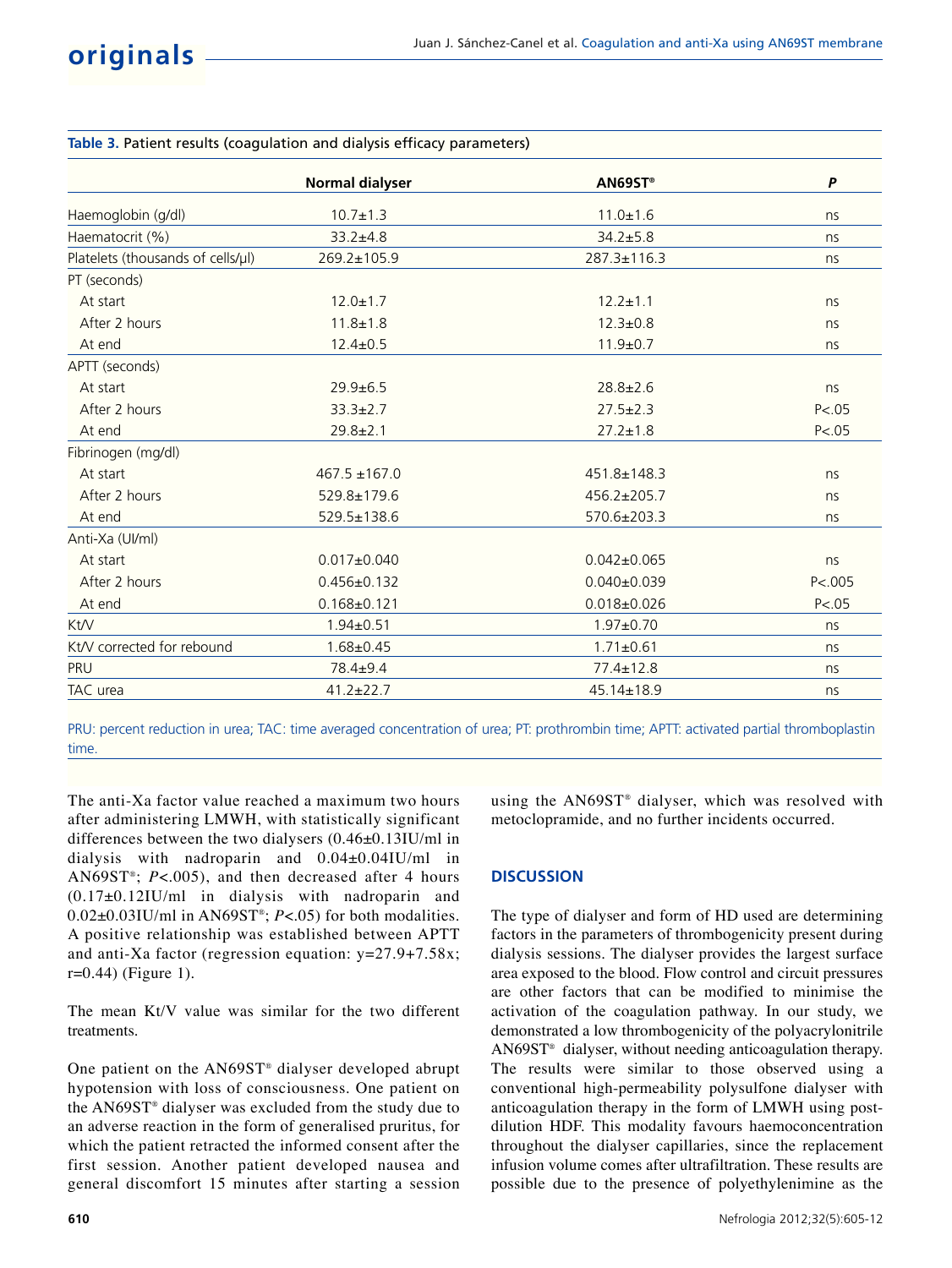

**Figure 1.** Association between APTT and anti-Xa factor during the 4 hours of treatment. APTT: activated partial thromboplastin time.

polymer that covers and neutralises the negative charge of the polyacrylonitrile, allowing for the binding of unfractionated heparin molecules. The modifications made to the surface, along with the heparin coating, increase the biocompatibility of the dialyser membrane.13-15 This membrane pre-treatment minimises the binding of molecules involved in the contact activation of the intrinsic coagulation pathway.

Neither the dialyser nor the rest of the extracorporeal circuit were completely coagulated in any of the 36 sessions performed using the conventional dialyser or the AN69ST® . These findings are in accordance with previously published results, which situate the rate of complete system coagulation at  $0.5\%$ -2% of sessions.<sup>9,16</sup> In sheep models, HD sessions were administered using the AN69ST® dialyser with heparin coating and without systemic anticoagulation therapy, with no system coagulation produced during 6-hour sessions. Under these same conditions, massive circuit coagulation was produced after 90 minutes using the AN69® dialyser without heparin coating.<sup>10</sup> Studies in humans using the AN69ST® dialyser require an optimum level of sodium heparin (2000-3000IU), administered intermittently; with this prescription, partial coagulation was observed in 5/39 sessions using 2000IU heparin and 2/150 sessions with 3000IU heparin (*P*<.008). As regards the need for LMWH, 20mg of enoxaparin were administered, and no episodes of system coagulation were observed in the 30 sessions administered. When the dose was reduced to 10mg, partial coagulation was produced in 7/29 sessions.<sup>10</sup>

The experience gained using the AN69ST® dialyser without heparin and with adequate supervision resulted in only 1 case of massive system coagulation and 17 cases of partial or  $>25\%$  coagulation in a sample of 66 sessions.<sup>10</sup> Prior to the dialysis sessions, both groups were primed with a heparinised solution, such that the heparin would impregnate the membrane surface and maintain its anticoagulant effects during the session, without requiring systemic heparin administration. In a randomised crossed sample of 54 patients on HD without heparin, 6% of sessions were interrupted due to complete coagulation of the dialysers. A total of 9% of the sessions were with AN69ST®, and 13% with polysulfone developed partial circuit coagulation, with a persistent increase in venous pressure.<sup>11</sup> Upon comparing the AN69ST® dialyser with another polysulfone dialyser using a visual scale, in patients in which the anticoagulation therapy had been decreased by 50%, no differences were observed in coagulation in the venous bubble trap.<sup>15</sup>

Anticoagulation therapy in HD implies a risk for active bleeding in dialysis patients, both as a new condition and in terms of worsening pre-existing issues. Standard systemic heparinisation has been associated with a risk of haemorrhagic complications that can occur in as many as 26% of all sessions.<sup>17</sup> Several different alternatives have been used in patients with a high risk of bleeding. Intermittent flushes with saline solution do not appear to improve the visual signs of circuit coagulation or intravascular coagulating activity parameters in stable patients.<sup>18</sup> It is used in 90% of patients in intensive care units, with only 2% of cases developing complete circuit coagulation.<sup>16</sup> Regional heparinisation or small controlled doses of heparin have been used in different studies involving patients with a high risk of bleeding.<sup>19</sup> Using the AN69ST® dialyser allows for reducing the dose of unfractionated heparin administered in HD by 50%, without increasing the risk of circuit coagulation.<sup>7</sup>

In our study, we observed a positive relationship between APTT and anti-Xa factor levels. Both values increased two hours after starting heparin administration. Anti-Xa values remained stable during the entire session with the AN69ST® dialyser, whereas in sessions with systemic heparinisation, these levels increased, reaching values that avoid circuit coagulation but that alter the coagulation state of the patient. In the last two hours, levels decreased, but remained above normal at the end of the HD session. Specific haemostasis values have been defined that reduce the risk of circuit coagulation. APTT must be maintained >40s and anti-Xa factor >0.2mIU/ml, based on the results from visual inspection of the dialyser and chambers.10 In sessions with nadroparin, despite using doses of 38.5±8.2IU/kg, anti-Xa levels remained close to 0.2 at the end of the HD session, which implies a risk of haemorrhage that is not reflected in the value of APTT, which decreased to levels similar to those at the start of the session.